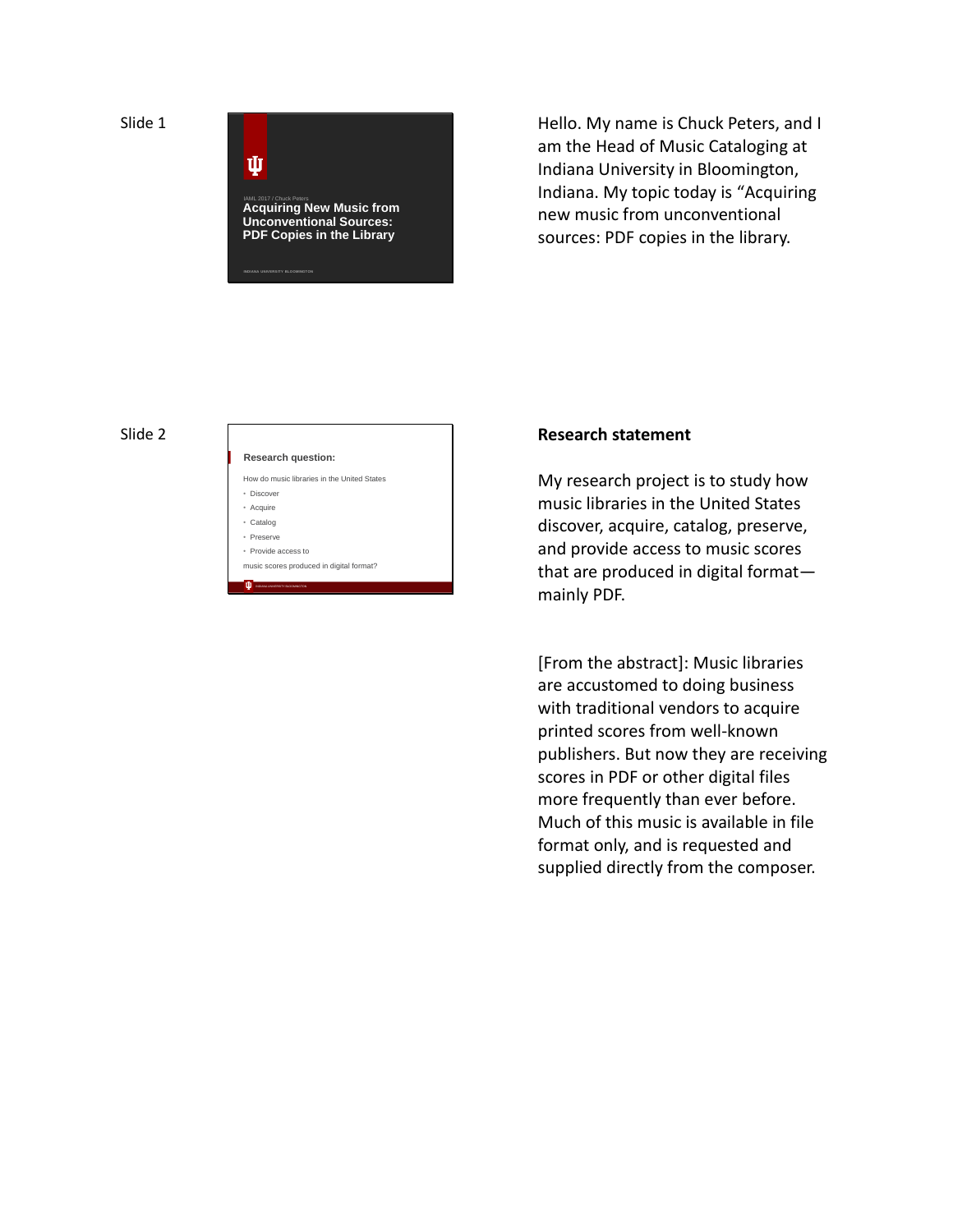**PDF scores have an impact on:**

- Acquisitions
- Cataloging
- Archiving • Patron use

INDIANA UNIVERSITY BLOOMINGTON

#### Slide 4

- **Composer expectations**
- One-time use
- Circulating print copy
- PDF accessible for print on demand
- Library concerns:

INDIANA UNIVERSITY BLOOMINGTON

Copyright, fair use, first sale doctrine

While each library 's experience can be different, digital scores are outside the routine workflows for acquiring and processing music. Non -print scores can represent a significant percentage of new music to be acquired; therefore, the format cannot be ignored by libraries. Producing and distributing scores in digital format has an impact on every aspect of the library process. Acquisitions, cataloging, archiving and patron use all are affected.

Composers who provide these scores to libraries have differing points of view about patron access. The approach to, and use of non -print scores can be very different from the way printed music is treated. For example, some composers provide the PDF to be printed one time only. Others expect the library to create a print copy to circulate. Still others want the PDF to be posted so that patrons may print on demand. The library attempts to accommodate composers' wishes, while operating within the laws that govern copyright, fair use and first sale doctrine.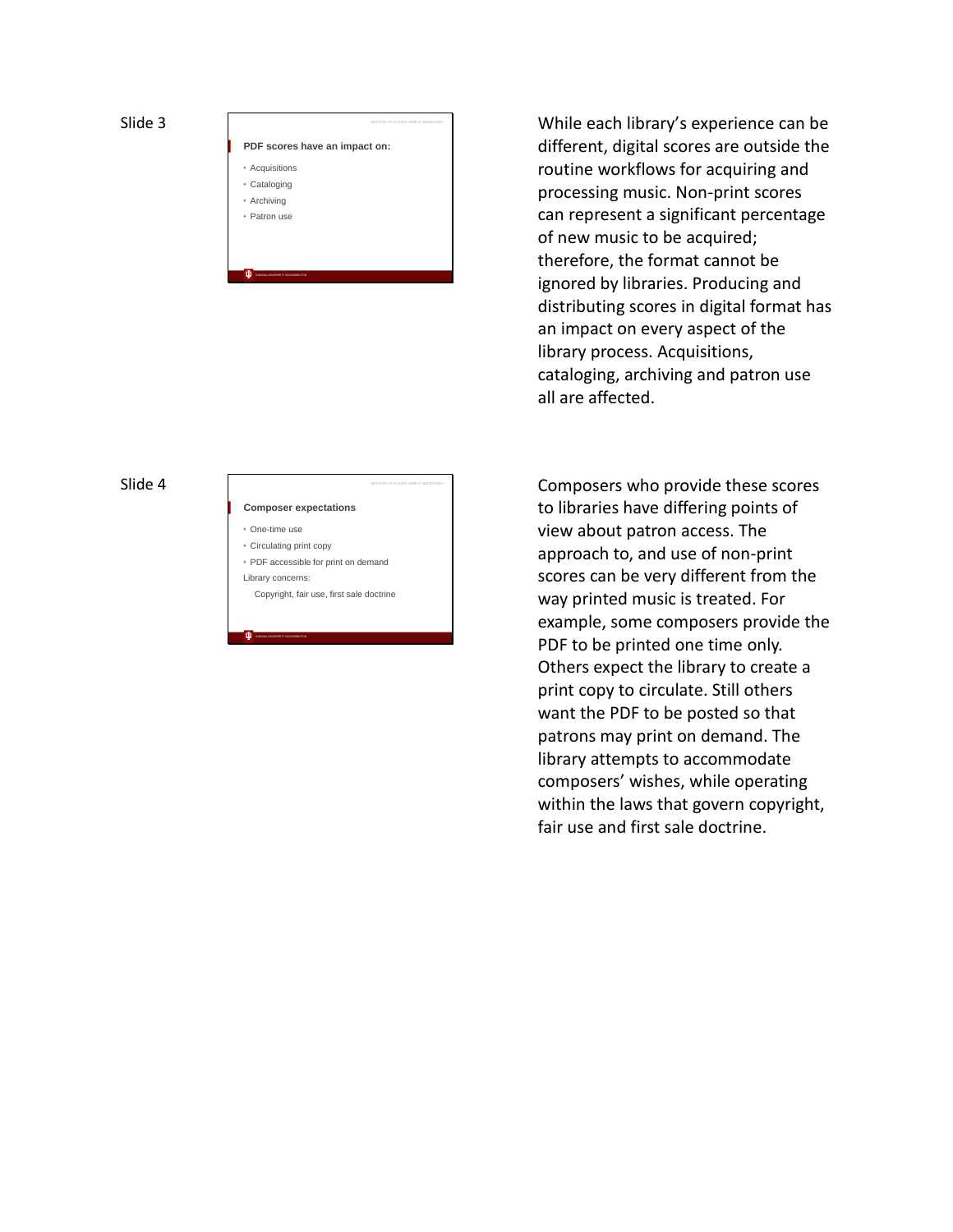**Research related to nonprint scores**

There has been recent research that leads up to my topic: For the most part, these projects focus on the self published aspect of the music, but not on the format.

#### Slide 6

#### **Recent research**

INDIANA UNIVERSITY BLOOMINGTON

- Reed David, University of California Berkeley and Nurhak<br>Tuncer, City Colleges of Chicago, Malcolm X College. *The*<br>Cataloging of Self-Published Items. (slides archived here)
- Kent Underwood, New York University. Scores, Libraries,<br>and Web-based, Self-publishing Composers. In *Notes, 73*(2)<br>(December, 2016), 205-240. Anne Adams, Harvard University and Morris Levy,<br>Northwestern University. *Cataloging Scores in an Age of*<br>*Print on Demand.* (<mark>slides archived here</mark>)
- Reed David and Nurhak Tuncer. *The Cataloging of Self- Published Scores: a Preliminary Report.* (slides archived here)

Here is a sample of recent research:

Reed David, University of California Berkeley and Nurhak Tuncer, City Colleges of Chicago, Malcolm X College. *The Cataloging of Self-Published Items.* Music OCLC Users Group annual meeting, 2016 (http://musicoclcusers.org/meetings/ 2016 -presentations/) –looked at challenges to the cataloger (how to identify the publisher, when to input a new record, etc.)

Kent Underwood, New York University. Scores, Libraries, and Web -based, Self publishing Composers. In *Notes,* 73(2) (December, 2016), 205 -240. –His work was to measure the self publishing activity of composers from their websites, and to look at the impact on libraries.

Anne Adams, Harvard University and Morris Levy, Northwestern University. *Cataloging Scores in an Age of Print on Demand.* Music OCLC Users Group annual meeting, 2017<br>(http://musicoclcusers.org/meetings/ 2017 -presentations/)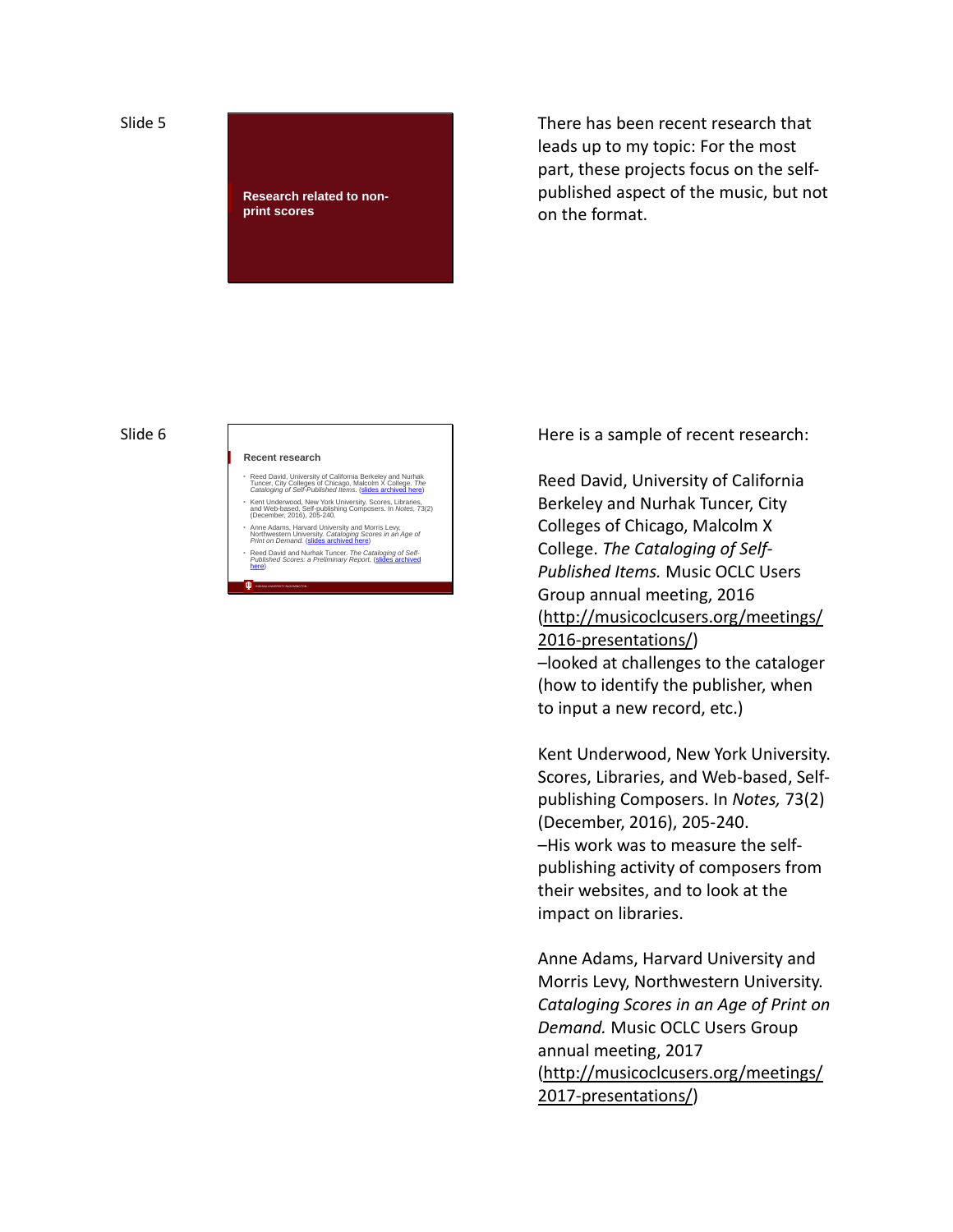## **Project outline**

Three phases:

- Data gathering: pilot study • Analysis and report on the data gathered.
- Survey

INDIANA UNIVERSITY BLOOMINGTON

–studied the print on demand aspect of self publishing, and its challenges to catalogers.

Reed David and Nurhak Tuncer. *The Cataloging of Self-Published Scores: a Preliminary Report.* Music OCLC Users Group annual meeting, 2017 (http://musicoclcusers.org/meetings/ 2017 -presentations/)

–This project is ongoing, and it counts how many self -publishing composers and their works are making it into OCLC and the National Authority file.

# **Project outline**

My part in the overall research is to determine how libraries acquire, process and preserve the non -print scores that have been produced and distributed outside of the usual access provided to them by publishers and vendors.

I have divided my work into three parts:

Data gathering from music librarians in the form of a pilot study. I knew the details of our experience at Indiana University, but I needed to determine the most relevant topics overall to enhance the value of my project. Analysis and report on the data gathered. This report is a part of that step. This will allow me to make decisions about the focus and perspective of part three of the project, which is To conduct a formal survey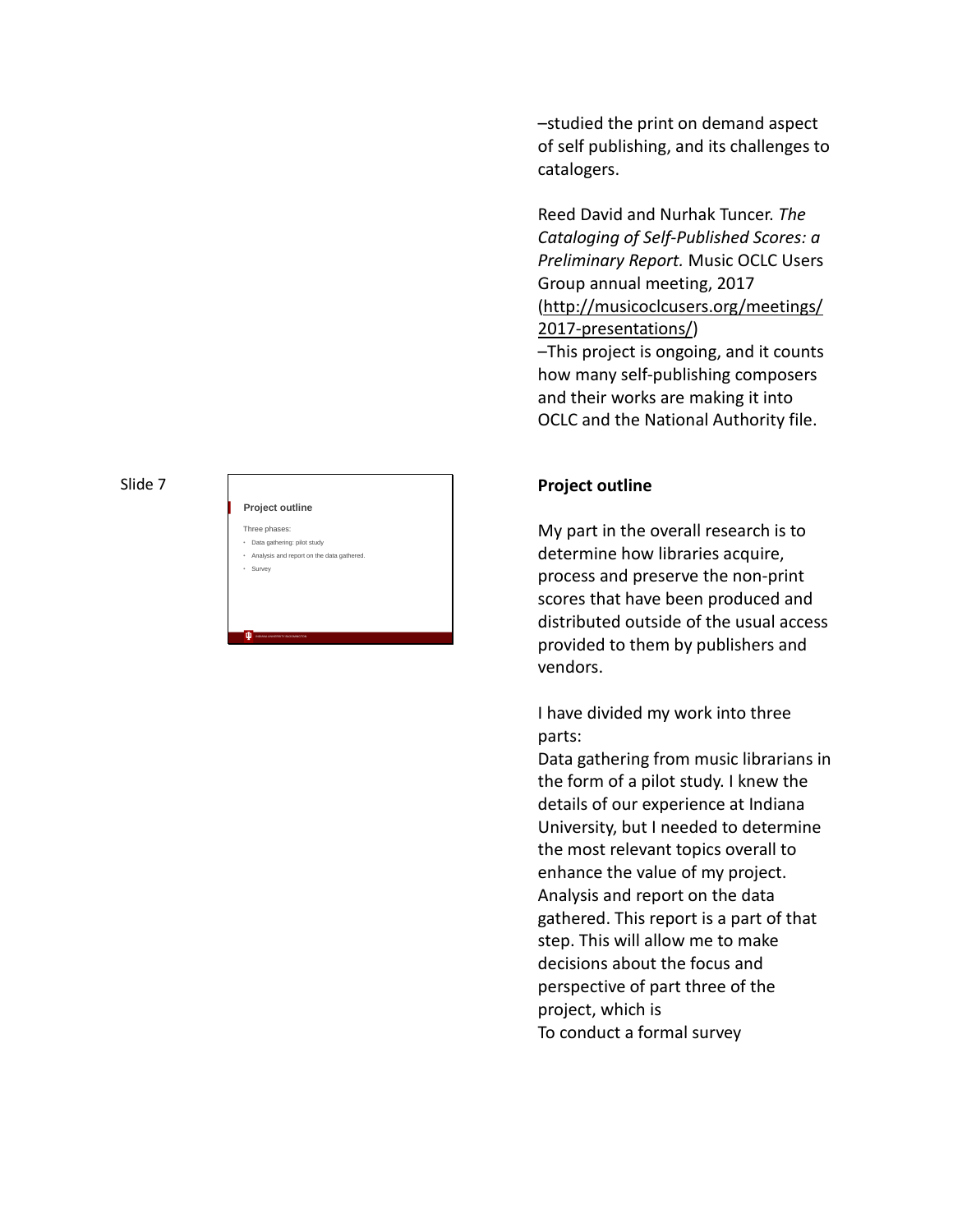

#### **Details of IU procedures**

I will begin with a description of the pilot study. However, to provide a point of reference, allow me to describe the process we have put into place in the IU Music Library:

First, there are the bindery and preservation issues. Our institution has an agreement with a commercial bindery for printed books and scores. Of all the library branches within Indiana University, the Music Library is one of the largest consumers of bindery services. In the Music Library, paper scores and parts usually arrive from the publisher unbound. They are printed in various sizes, frequently not 8.5 x 11 in. (in the U.S., that is the standard copy machine size). Finally, they are produced on a variety of paper stock.

Currently, we bind most scores and parts: If it is a single signature it will be pamphlet bound, or pam bound, in house (a simple sew -through the fold process). Scores with parts are sent to the commercial bindery to be bound in a hard cover, with the parts bound in gray paper and placed in a pocket. These multi -part items are accompanied by a bindery slip that we create, containing detailed instructions. That is a summary of the procedures we follow when processing printed scores and parts.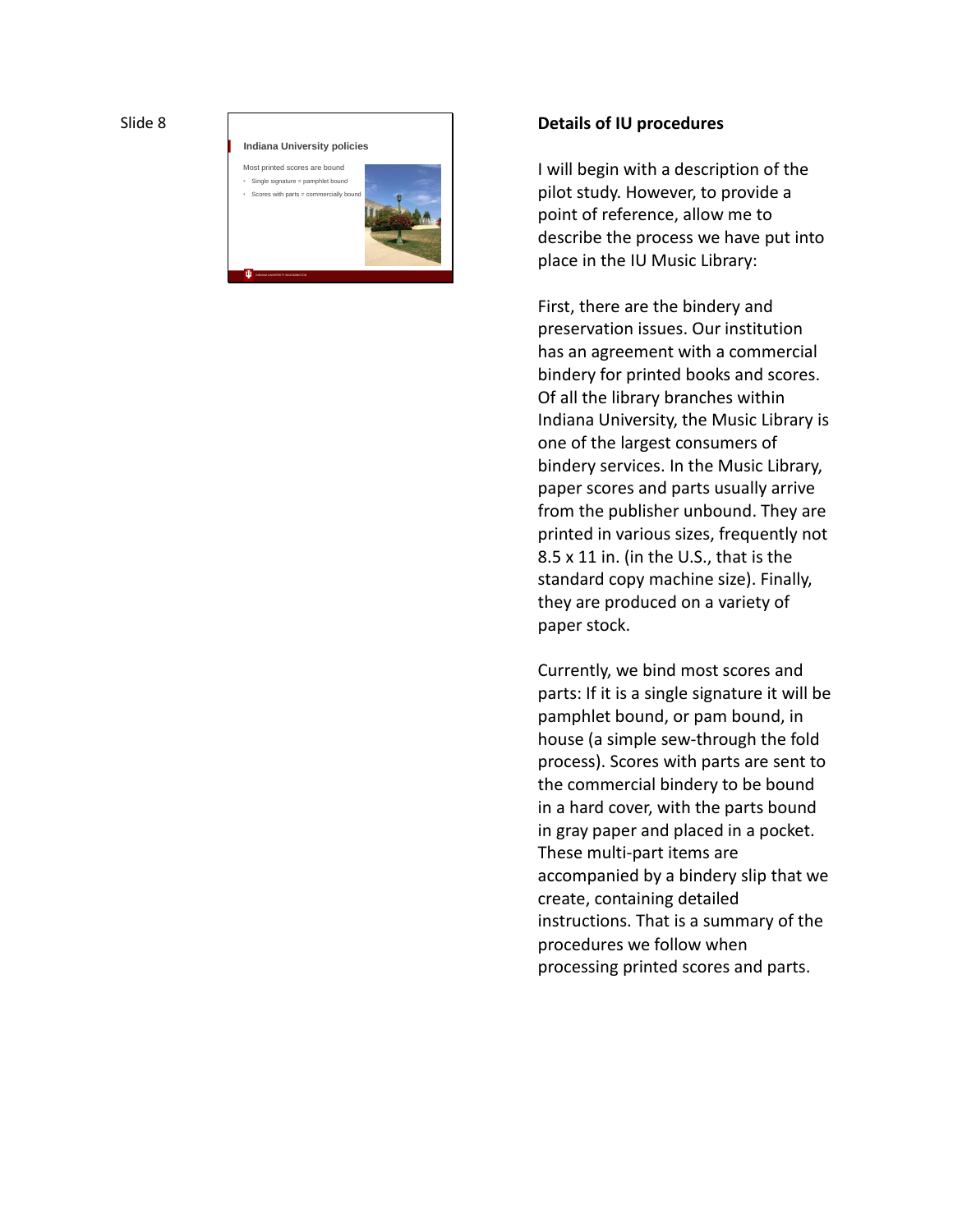**Indiana University policies** Non-print scores and parts: PDF

• Paper size varies • Formatting varies

INDIANA UNIVERSITY BLOOMINGTON

Now, here are some elements to consider for scores and parts received as PDFs and in other formats; PDF is the most common: Most of them are sent to us formatted in 8.5 x 11 in. (as mentioned above, for a copy machine); however, we have received a variety of sizes, including non -US formatting. Although 8.5 x 11 in. is the size of copy paper, it is not a good size for many scores. Additionally, copy paper is not ideal: not only is the size of the paper a problem, the quality is low, and for us at least, black and white are the only color choices. Additionally, pagination of the PDF can be a problem, since it may or may not be arranged in pamphlet order, meaning that printing results will differ. Reformatting might be necessary before the PDF can be printed from a computer or on a copy machine.

With permission for use, composers who supply PDF scores have various expectations, as I have mentioned before: some give unlimited use, intending for the PDF to be made publicly available and printed on demand. Others grant a one time (one copy) printing and this is what we frequently encounter when downloading music for purchase from a website. However, other self publishers have not considered the question of use, especially concerning libraries.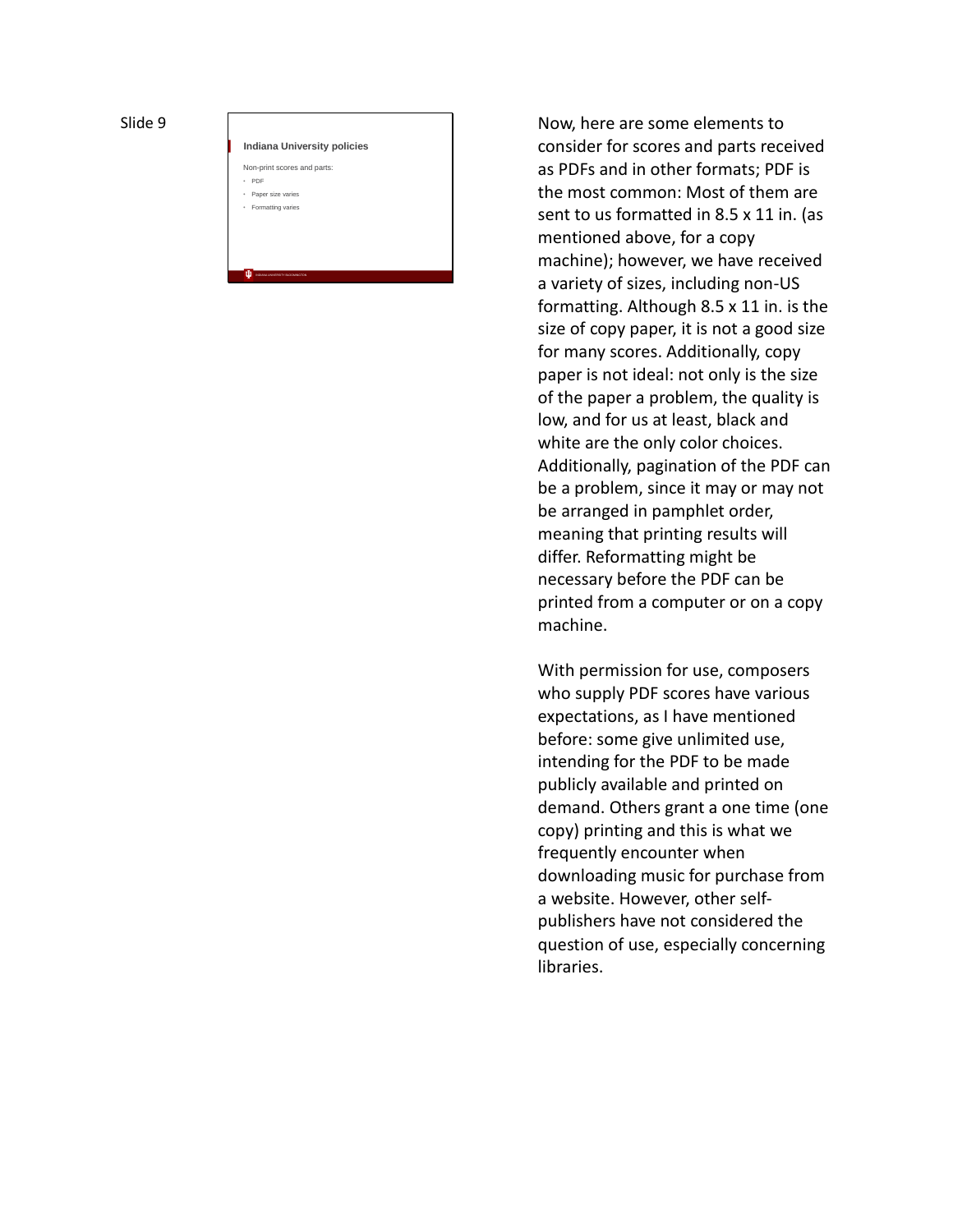#### **Indiana University policies**

- PDF score processing:
- PDF transferred to commercial bindery via FTP
- Bindery instructions included • Bindery prints and binds
- Bindery can provide formatting

INDIANA UNIVERSITY BLOOMINGTON

• Cost is comparable to commercially-printed scores and parts

PDF scores and parts are usually received by the library as email attachments. The PDFs are transferred by FTP to an IU Music Library folder at the bindery. A bindery slip of instructions is filled out and sent by email or included with the FTP. The bindery prints them out, and the bound scores and parts are then returned with the regular bindery shipment.

For PDFs needing formatting: Minor formatting changes can be made in the Music Library (for example, a change in page size). More complicated tasks are done by the bindery. These would include fitting the music to the page; non -standard page size; or rearrangement of page order. Color printing is also possible.

For the cost of handling PDFs, we are charged regular binding charges, plus a small charge for paper. 8.5 x 11 is three cents per sheet, and 11 x 17 is six cents per sheet. Formatting changes are priced on a case -by -case basis.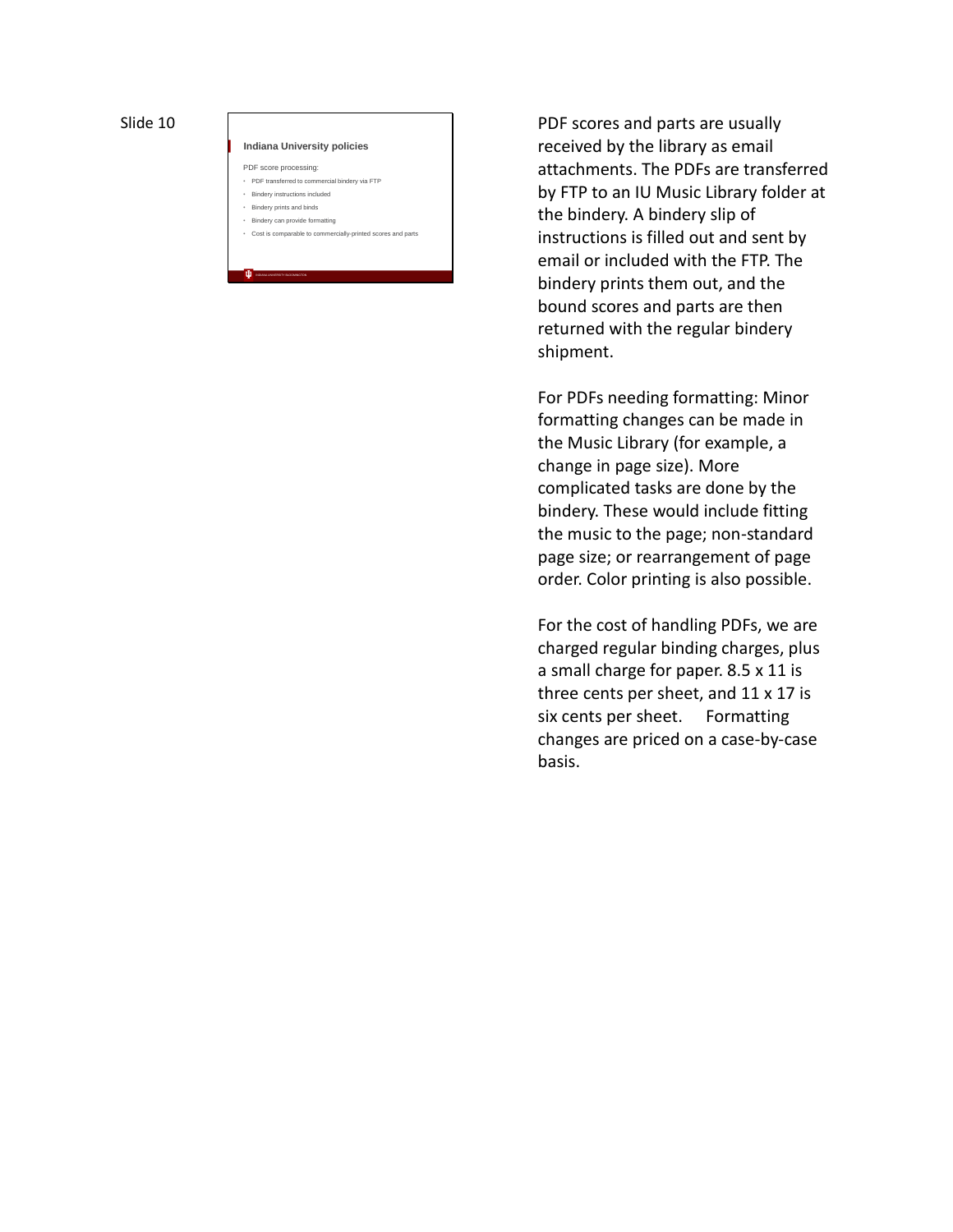# **Indiana University policies**

- PDF storage and circulation: • PDF stored in a non-public file
- One copy is printed and bound

INDIANA UNIVERSITY BLOOMINGTON

- Circulates same as other scores and parts
- Bibliographic records in IUCAT and OCLC

Our policy for PDF storage is to keep them in a folder on the Music Library server, where they are not made public.

Since we always print a copy to circulate, that printout is what we catalog and we contribute the cataloging to OCLC.

Bibliographic records for the printed copies can be found in IUCAT, our local catalog, or OCLC (WorldCat)

#### Slide 12



Here is an example of an OCLC record. We cataloged the printout of the PDF (see the 500 note: "Computer printout"). It was treated as unpublished.

Slide 13

| <b>IUCAT</b><br><b>INDUMA UNIVERSITY</b>                                           |                                                                                                   |                                                                                                                                                                                                                    |                          |            |                                  |
|------------------------------------------------------------------------------------|---------------------------------------------------------------------------------------------------|--------------------------------------------------------------------------------------------------------------------------------------------------------------------------------------------------------------------|--------------------------|------------|----------------------------------|
| IUCAT /                                                                            | <b>Q</b> Locations w                                                                              | <b>O</b> Hallory                                                                                                                                                                                                   | <b>M</b> Folders (2) +   | $0$ Help v | Sign in »                        |
| All Fields +<br>Search the library catalog<br>Online Only<br><b>Search Results</b> | Advanced Search                                                                                   | <b>Received</b><br>Browse                                                                                                                                                                                          | Q<br>O Chema Search Type |            | <b>Back to Search 2 art Over</b> |
| « Previous (1 of 2   Next x<br>Tools                                               |                                                                                                   | Pitch-fork : for percussion duo<br>Author Travers, Aaron, composer.                                                                                                                                                |                          |            | <b>Request This</b>              |
| Add to folder<br>City w<br><b>Croot to Returnion</b><br><b>Ciport to Endhirle</b>  |                                                                                                   | Preferred Title Pitch-frek<br>Title Pitch-fork: for percussion duo / Aaron Travers.<br>Format Witterical Score<br>Published Elfoomination, Ind.]: (Aaron Travers), 2008.<br>Dascription 1 score (11 pages) : 36 cm |                          |            |                                  |
| Freed<br>Librarian View<br>View Record in JJCAT Classic                            | Notes Computer printout.<br>Includes performance notes.<br>Compassed 2007-2008.<br>Staff notation |                                                                                                                                                                                                                    |                          |            |                                  |

And here is the same record in our database. [Use link to see the record in IUCAT]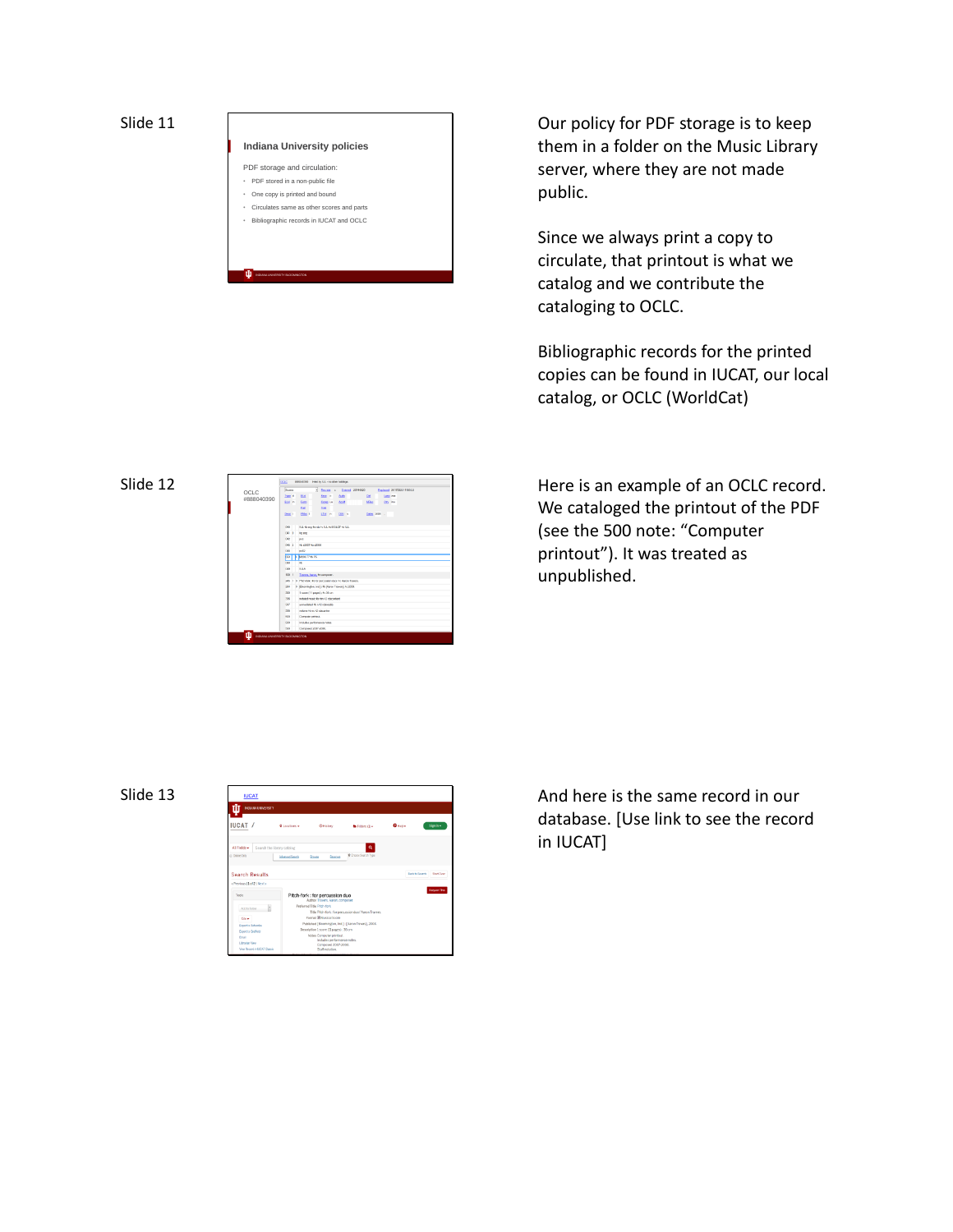

This is an example from another institution, showing a bibliographic record for a score that was purchased as a download from a website, at a patron 's request. The cataloging concern here was the stability of the content (See the note in the record). The example is from Brown University.

#### Slide 15

**Results of the Pilot Study**

## **Results of the pilot study**

For the pilot study, I talked to approximately two dozen music librarians. The libraries all serve music teaching institutions (rather than public libraries). This was the fact finding stage of my project, so I used the results from the 14 libraries that provided the most complete informations. For context, I first asked about the library 's bindery policy for printed scores and parts.



Do you have a formal policy for binding printed scores and parts? 79% of the libraries have bindery policies in place for commercially printed scores and parts.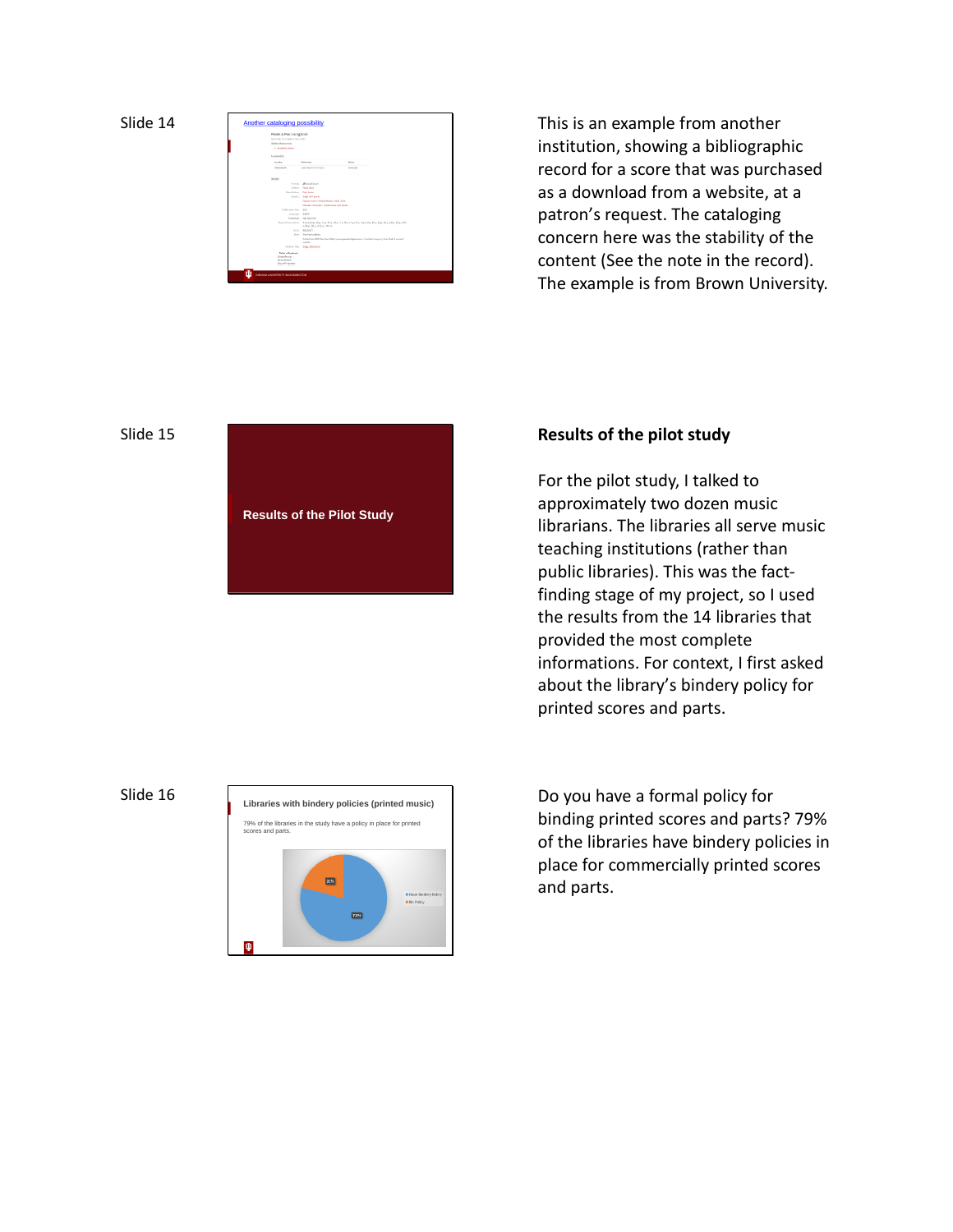#### **Commercial binding vs in-house**

- Combination of commercial and pamphlet binding: 79%
- No binding: one library

INDIANA UNIVERSITY BLOOMINGTON

• Commercial binding only: no libraries

Trend: bindery budgets reduced or eliminated

opposed to in -house binding, which is usually pam binding (sewn through the fold, as mentioned above). 79% of libraries use a combination of commercial and pam binding. One library does not bind anything, and no libraries use only commercial binding. I included this last category because my own library, until recently, sent all scores and parts to the commercial bindery for treatment. Recently we have begun to provide our own pam binding in -house, to control costs. Every library I talked to said that bindery budgets have been reduced or eliminated in recent years.

I asked about libraries that use an outside commercial binding service, as

#### Slide 18



The remainder of the questions were concerned with non -print scores and parts. 21% of the libraries have developed policies and practices for non -print scores and parts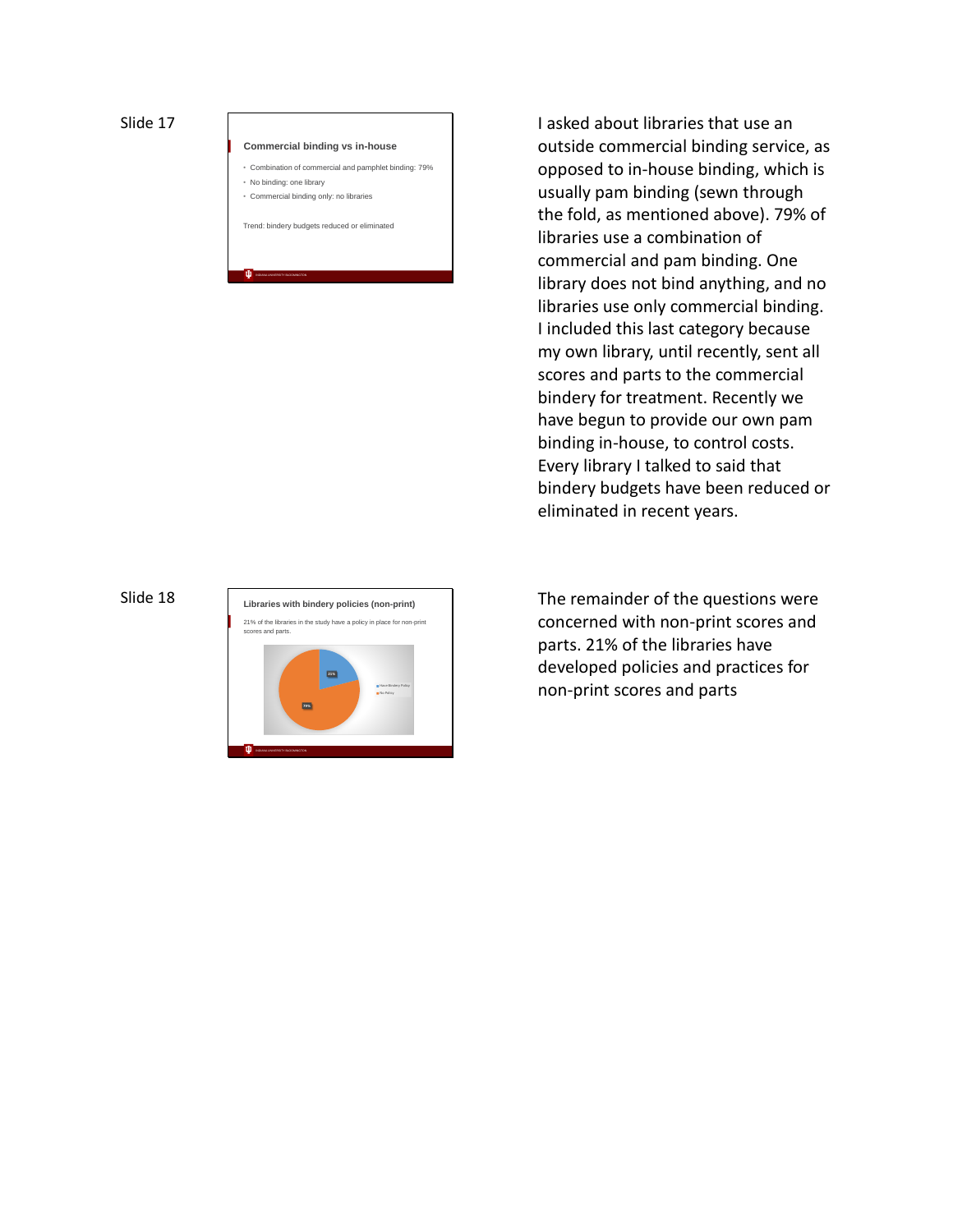**How many non-print scores received annually?** Libraries receive an average of 32 scores annually (ranging from 0-250) **Total number non-print scores held?** Libraries hold an average of 115 scores (ranging from 0-735)

INDIANA UNIVERSITY BLOOMINGTON

Libraries receive an average of 32 nonprint scores annually. The number at each library ranged from no scores to 250 scores.

Libraries hold 115 non-print scores on average, ranging from 0-735.

#### Slide 20



Format of the digital scores: 71% of the libraries have received PDF scores as an email attachment or a download from a website. 14% have received scores on CD-ROM. One library received an MP3 score, and one received a score in a Sibelius file.

#### Slide 21

# INDIANA UNIVERSITY BLOOMINGTON **Why did your library acquire the scores?** • 50% Only way to get some scores from self-publishing composers • 29% Good way to obtain new music from current composers • 57% Faculty requests • 57% Patron requests Other: Digitization project of public domain material; unsolicited gifts<br>from composers; collection being created for the improvisational<br>music community

The next few questions pertain to acquiring the non-print scores:

First, why the library acquired nonprint scores?

50% Only way to get scores from self-publishing composers 29% Good way to obtain new music from current composers

- 57% Faculty requests
- 57% Patron requests

Other: Digitization project of public domain material; unsolicited gifts from composers; collection being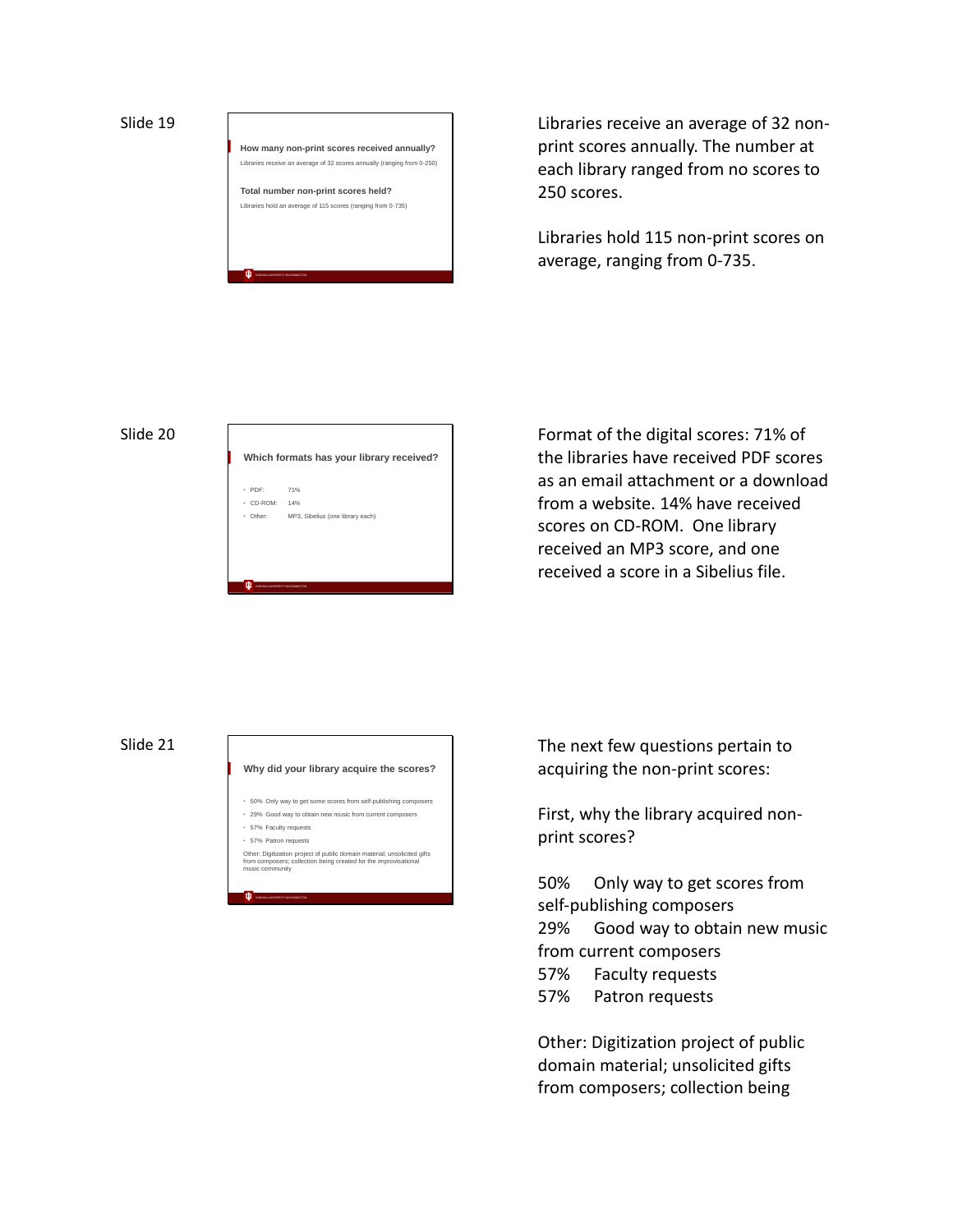created for the improvisational music community. One library said: "We would pay extra to get a printed version of the score if possible"

#### Slide 22

#### **How does your library discover the scores?**

- 14% They come from composers the library regularly deals with
- 21% Composers' websites are searched for new music • 36% Faculty instructions
- 29% Commercial sites, such as Print-on-Demand

INDIANA UNIVERSITY BLOOMINGTON

#### Slide 23

#### **Describing non-print scores**

- 0% MARC records created, local records only
- 57% MARC records created, contributed to OCLC

INDIANA UNIVERSITY BLOOMINGTON

• 0% Another cataloging standard, local only

How does your library discover the non-print scores?

14% They come from composers the library regularly deals with 21% Composers' websites are searched for new music 36% Faculty instructions 29% Commercial sites, such as Print-on-Demand

The next few questions were about cataloging, preservation and providing access to the non-print scores.

Of those libraries that catalog the scores,

0% MARC records created, local records only 57% MARC records created, contributed to OCLC 0% Another cataloging standard, local only

A large part of the remaining 43% does not catalog the non-print scores.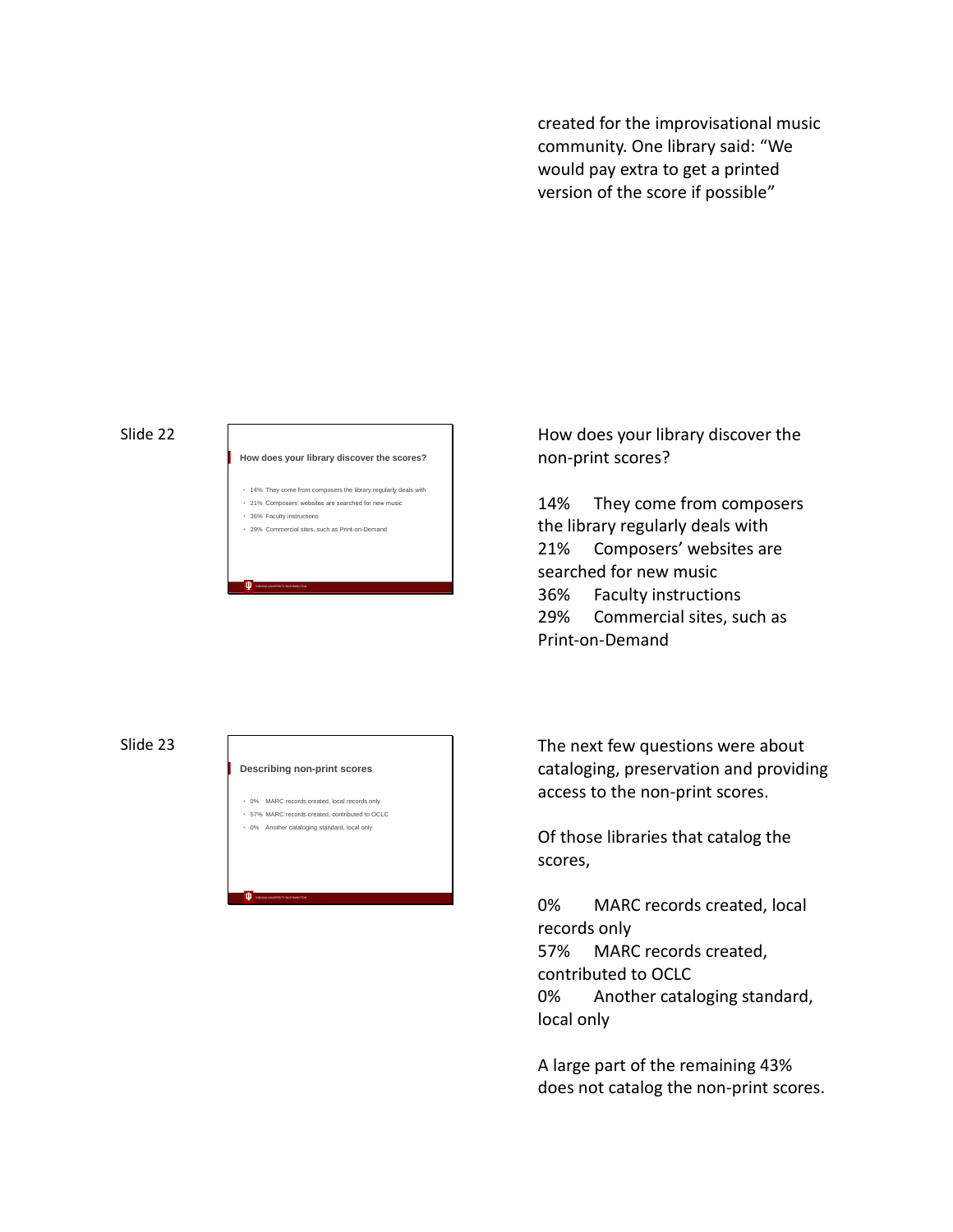However, I wonder if I'm also not getting at something else that they're doing. For example, I didn't ask about copy cataloging. I will need to reconsider how to ask about the cataloging.

#### Slide 24

#### **How are the files stored?**

- On a public server with patron access (two libraries)
- 50% On a private server with no patron access
- We do not retain the digital files (one library)

INDIANA UNIVERSITY BLOOMINGTON

• Other: One library stores the files online in the institution's repository (limited access)

#### Slide 25

#### **Do you print and bind copies of the scores and parts?** • 70% Make a printout • 20% Print locally, bind locally • 30% Print locally, send copies to commercial bindery

• 20% Send the digital files to the commercial bindery for printing and binding

INDIANA UNIVERSITY BLOOMINGTON

## Storing the files:

How are the digital files stored?

On a public server with patron access (two libraries)

50% On a private server with no patron access

We do not retain the digital files (one library)

Other: One library stores the files online in the institution's repository (limited access)

If you make printed copies, what are the procedures?

Overall, 70% of the libraries make a printout of the digital file for circulation to patrons

70% Make a printout

20% Print locally, bind locally 30% Print locally, send copies to commercial bindery

20% Send the digital files to the commercial bindery for printing and binding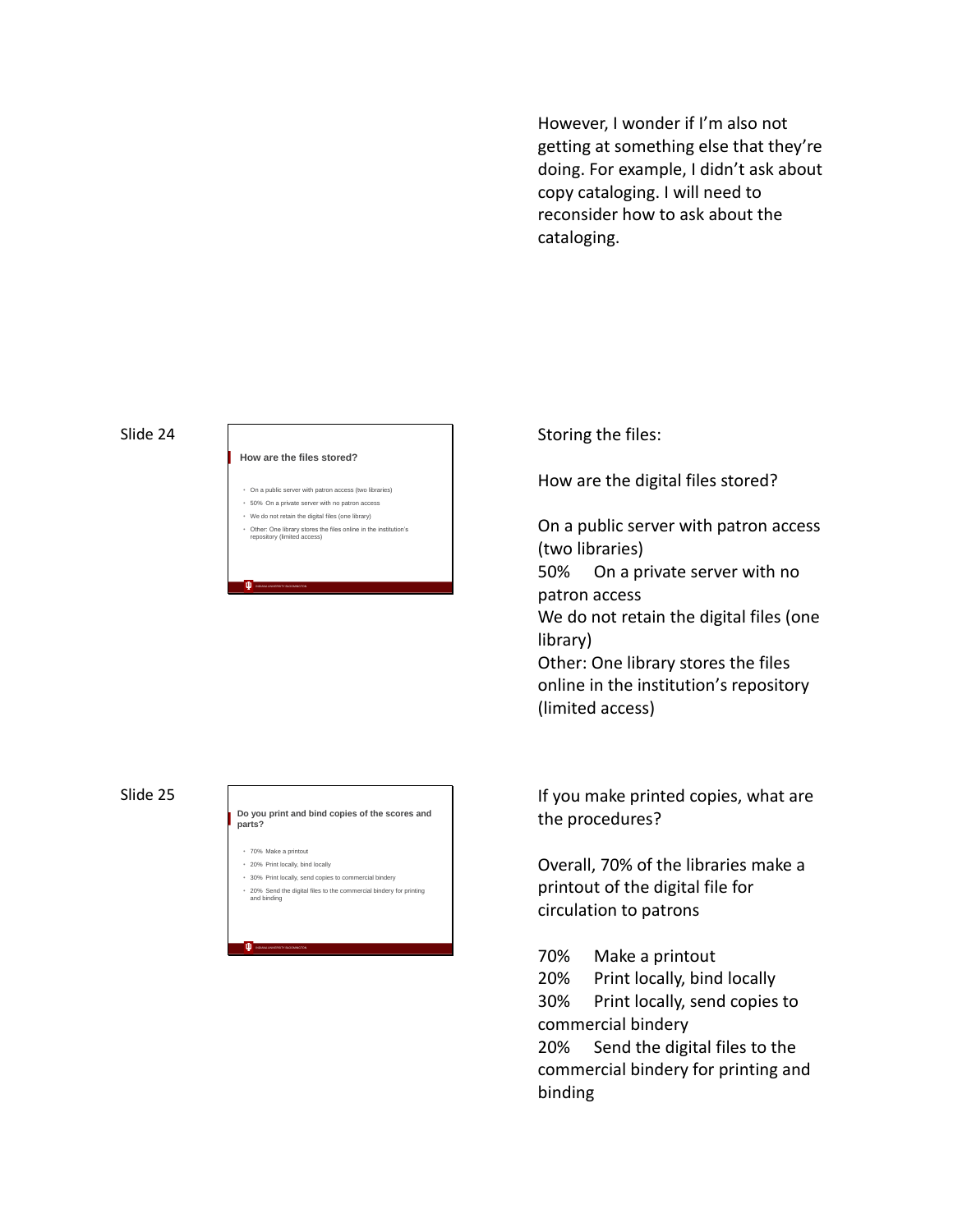**Have you analyzed the cost of purchasing, cataloging and retaining non-print scores?**

• Only one library has analyzed the cost

INDIANA UNIVERSITY BLOOMINGTON

**Do you have an annual budget for non-print scores?**

All libraries reported that the costs must come from their regular budgets for acquisitions and processing

#### Slide 27



## Costs:

When asked if libraries have analyzed the cost of purchasing, cataloging and retaining non -print scores, only one library had done so.

All libraries said that money for purchasing and handling non -print scores must come from their regular acquisitions, bindery and processing budgets.

## Circulation:

57% of the libraries circulate a printout of the digital file, the same as a printed score. None of the libraries interviewed makes the digital file available for regular circulation.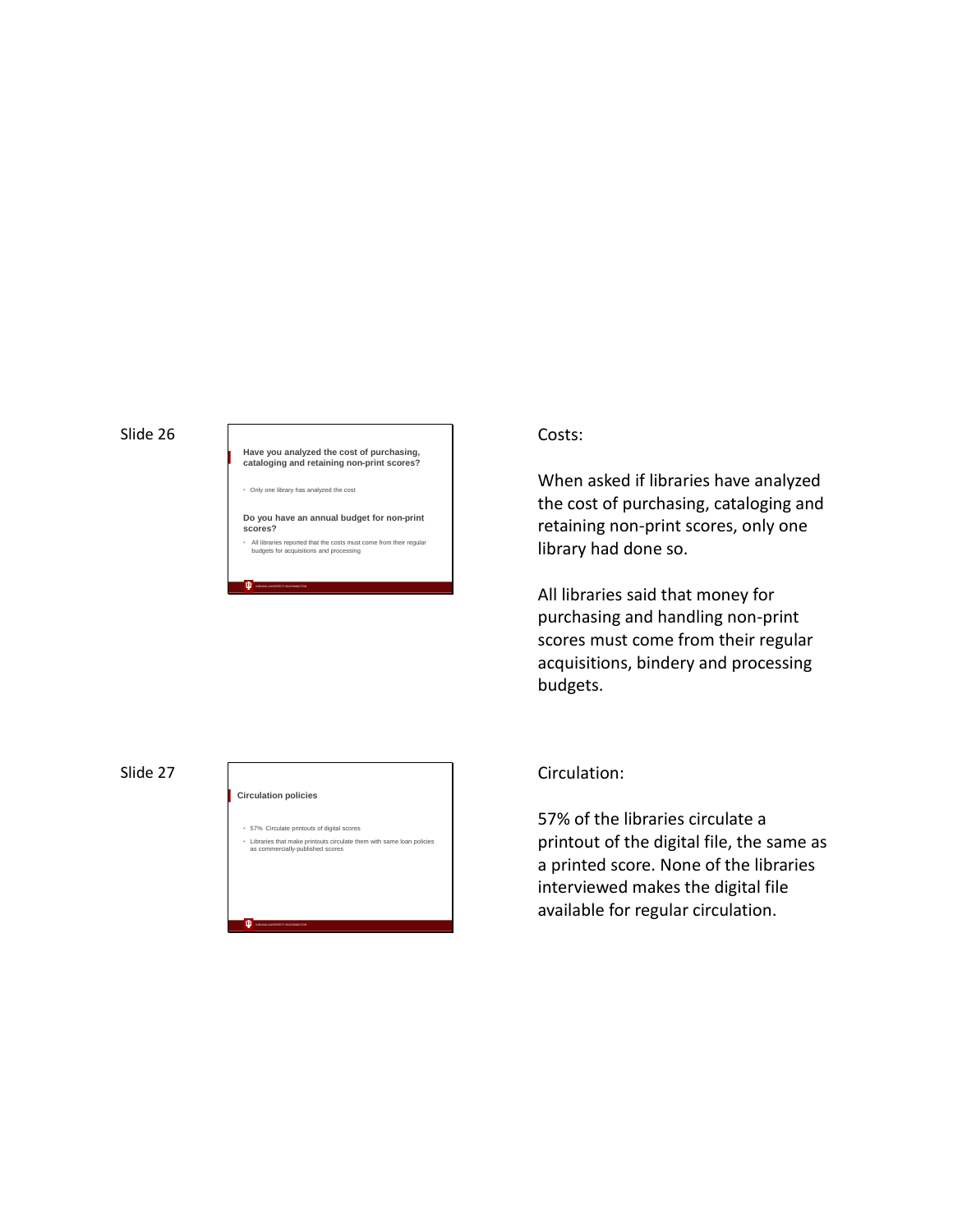# **Permission for use from composers**

- 60% Seek permission for use from composers
- Library practices vary widely
- Few libraries have posted Acquisitions, Cataloging and Licensing policies online. Cornell University is one example: Digital Files: Acquiring/Cataloging/Local Archiving
- **<u>Ising Principles for Hosting Digital Content</u>**

INDIANA UNIVERSITY BLOOMINGTON

Is permission of use obtained from the composer?

60% of the libraries seek permission for use from composers, but library practices vary widely. Few libraries have posted Acquisitions, Cataloging and Licensing policies online. Cornell University is one example:

Digital Files:<br>Acquiring/Cataloging/Local Archiving Licensing Principles for Hosting Digital Content

#### Slide 29



Next I need to analyze the data I have gathered from the pilot study. Conversations I had with other librarians revealed that some of my questions were redundant or less important than I had predicted, while at the same time I may not have explored other areas in enough detail. One example of that would be the topic of permission of use.

In the survey, along with the questions for librarians, I will consider including questions for composers, vendors, and publishers. While there was not time to include information about those groups in today 's report, I did speak with all three groups as a part of the pilot study.

And last, there will be a final report, which I hope will be able to provide useful information to libraries that are developing policies and procedures for handling non -print scores.